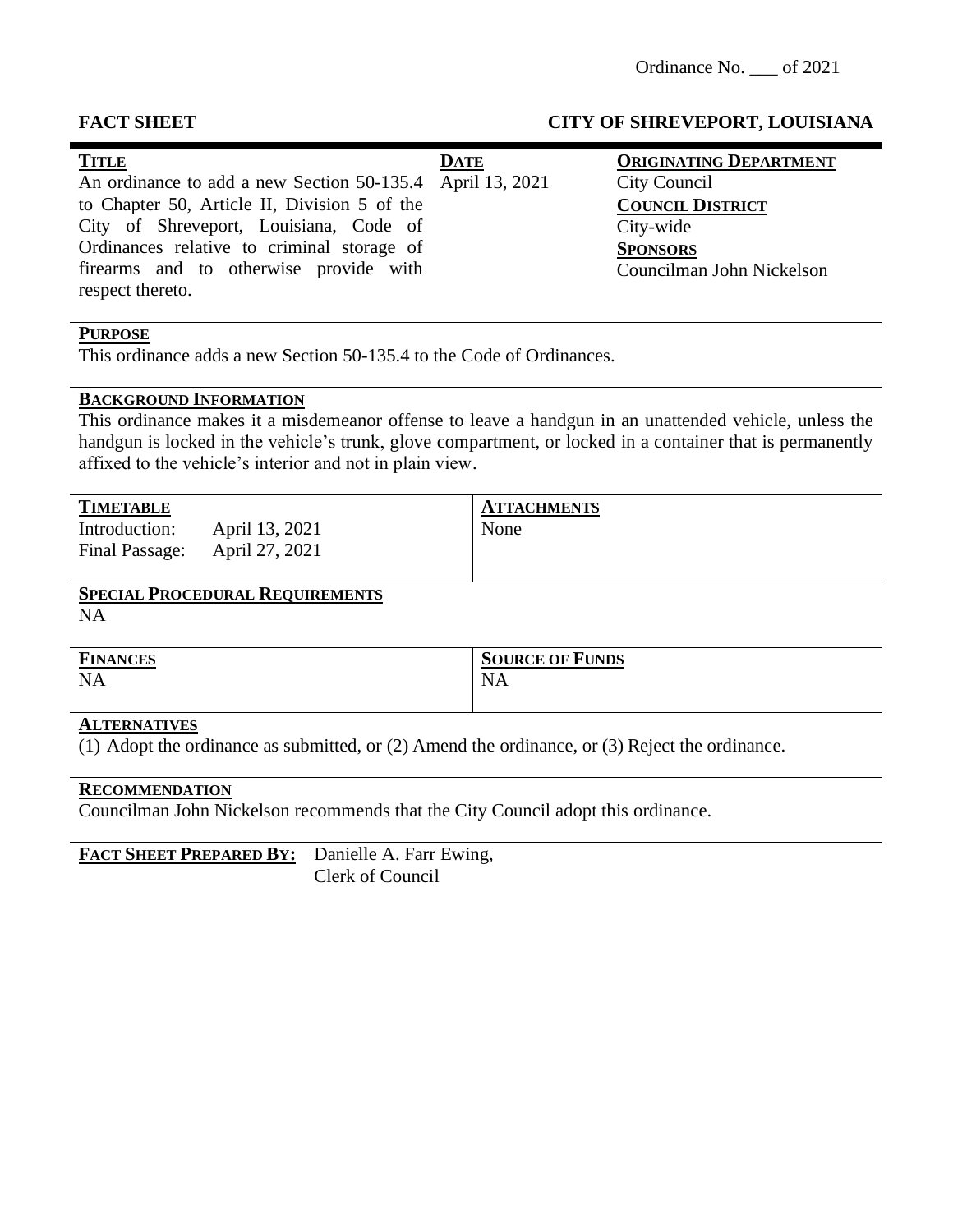## **ORDINANCE NO. OF 2021**

### **AN ORDINANCE TO ADD A NEW SECTION 50-135.4 TO CHAPTER 50, ARTICLE II, DIVISION 5 OF THE CITY OF SHREVEPORT, LOUISIANA, CODE OF ORDINANCES RELATIVE TO CRIMINAL STORAGE OF FIREARMS AND TO OTHERWISE PROVIDE WITH RESPECT THERETO.**

#### **BY COUNCILMEMBER: JOHN NICKELSON**

**BE IT ORDAINED** by the City Council of the City of Shreveport, Louisiana in due, legal, and regular session convened, that a new Section 50-135.4 be hereby added to Chapter 50, Article II, Division 5 of the City of Shreveport, Louisiana Code of Ordinances to read as follows:

#### **Sec. 50-132.4. – Criminal storage of firearms.**

- (a) Except as otherwise provided in subdivision (b), a person shall, when leaving a handgun in an unattended vehicle, lock the handgun in the vehicle's trunk, lock the handgun in the vehicle's glove compartment, or lock the handgun in a locked container that is permanently affixed to the vehicle's interior and not in plain view.
- (b) A violation of subdivision (a) shall be a misdemeanor offense punishable by a fine not exceeding one thousand dollars (\$1,000).
- (c) (1) As used in this section, the following definitions shall apply:
	- a. "Locked container" means a secure container that is fully enclosed and locked by a padlock, keylock, combination lock, or similar locking device.
	- b. "Peace officer" means a sworn officer who is authorized to carry a firearm in the course and scope of that officer's duties, while that officer is on duty or off duty.
	- c. "Trunk" means the fully enclosed and locked main storage or luggage compartment of a vehicle that is not accessible from the passenger compartment. A trunk does not include the rear of a hatchback, station wagon, or sport utility vehicle, any compartment which has a window, or a toolbox or utility box attached to the bed of a pickup truck.
	- (2) For purposes of this section, a vehicle is unattended when a person who is lawfully carrying or transporting a handgun in a vehicle is not within close enough proximity to the vehicle to reasonably prevent unauthorized access to the vehicle or its contents.